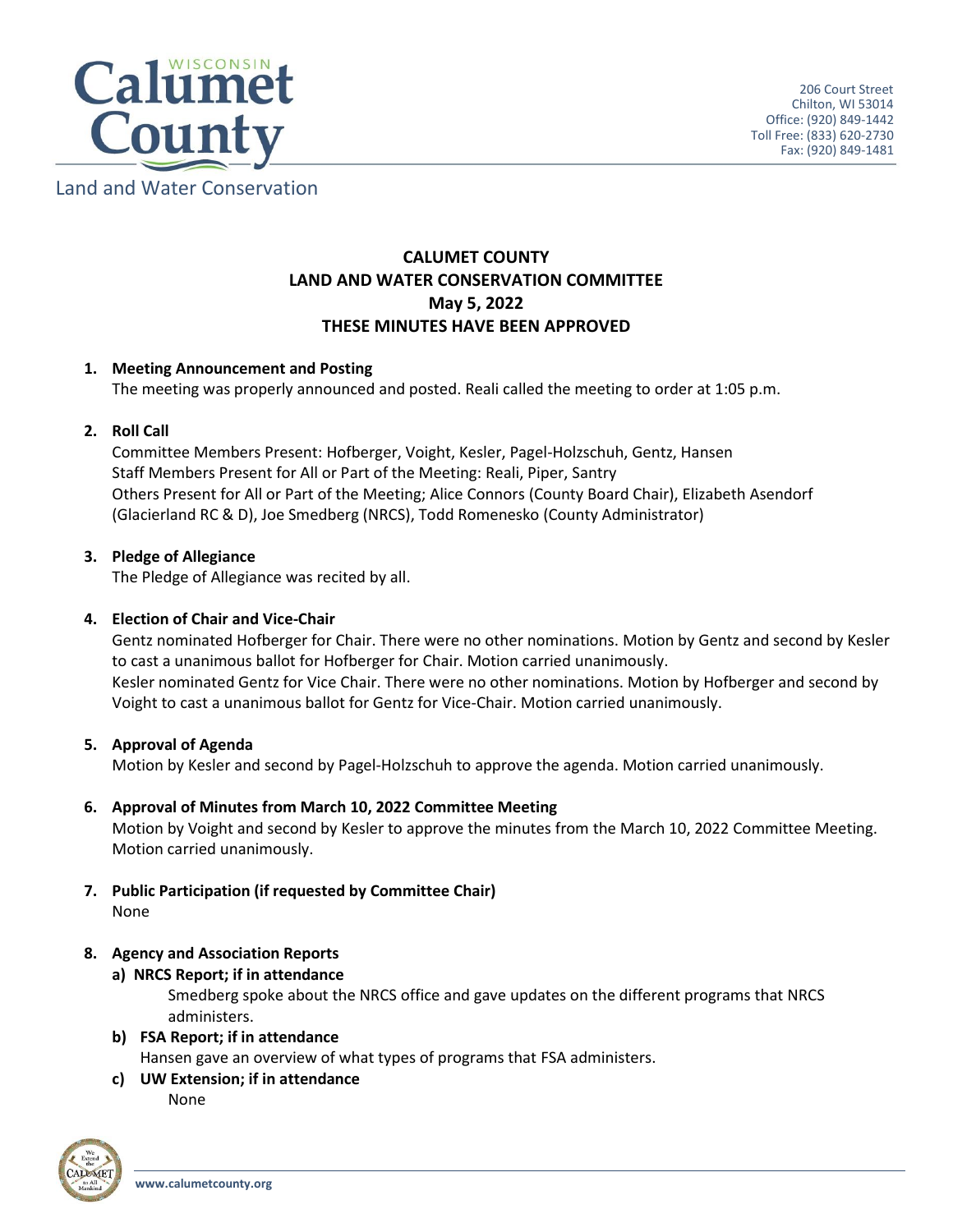# **d) Glacierland RC&D**

Asendorf was in attendance and gave updates on her activities.

## **e) Wisconsin Land & Water Conservation Board**

Hofberger was in attendance and gave updates on board activities.

## **9. Communications**

#### **a) Matt Krueger: Executive Director; WI Land and Water; LCC Member Resources**

Reali discussed that WI Land & Water is Land & Water Conservation's state organization. Reali went over the Member Resource handout and pointed out links in the handout to a number of virtual presentations and other information for the Land and Water Committee members.

## **b) DATCP Report; April 2022**

Reali discussed April the report which was in the Committee packets that was handed out. Reali indicated that the monthly report comes out and is emailed to all committee members directly from DATCP. Reali talked a bit on the May report which was handed out to the Committee.

#### **10. Items for Action or Discussion**

#### **a) Chris Acy; Aquatic Invasive Species Coordinator Updates; Fox Wolf Watershed Alliance**

Chris Acy from the Fox Wolf Watershed Alliance presented on the Aquatic Invasive Species Program. The Fox/Wolf Watershed Alliance is a nonprofit organization based out of Appleton. The program consists of outreach, education, and prevention tips that are given to the public. Acy indicated that the goal of the program is to prevent the spread of Aquatic Invasive Species.

#### **b) 2021 Land & Water Conservation Annual Report**

Reali reported on conservation numbers from both 2020 and 2021, which were include in the department newsletter. Reali discussed the different grants that are utilized and talked about the Demonstration Farm Network among other current programs.

## **c) 2022 Land & Water Conservation Annual Work Plan**

Reali discussed the Annual Work Plan which is required to be submitted to DATCP by April 15 of each year. The plan outlines projects that the staff will be working on throughout the year as well as other activities that the department takes part in.

## **d) Glacierland RC&D Memorandum of Understanding**

Hofberger discussed with the Committee that this was a federally funded program that had lost funding. He indicated if you want to be a member of Glacierland that you need to sign a Memorandum of Understanding. Reali went into more detail of the Memorandum of Understanding pointing out that the MOU establishes a working relationship between the County Land & Water Conservation Department and Glacierland RC & D. Glacierland assists in applying for grants and carries out a number of other activities. Motion by Hansen to have Tony Reali to sign and move forward the Memorandum of Understanding, seconded by Voight. Motion carried unanimously.

## **e) Discussion on Agricultural Educator Job Description**

Reali gave some history on the Agricultural Educator position. Previously, the position was under UW Extension and the decision was made to move that position to the county and house it in the Land & Water Conservation Department. The position was put in the budget for 2022 and was approved by the County Board through the budget process. Reali has developed the job description which should be approved soon as well as the job classification. Reali also indicated that there are other counties that have moved the position to the County rather than UW Extension. He is looking to advertise the position soon and he would like to have the employee start after July 4, 2022. A suggestion was made by Hofberger and Hansen for the job title being an Agricultural Resource Specialist instead of an Educator.

# **f) Appointment to Residents Commission of the Palisades Pond Lake District**

Reali described the district which is in Sherwood. The district was established due to a failing dam which needed replacement in order to maintain the water levels in the pond. A group of residents with homes